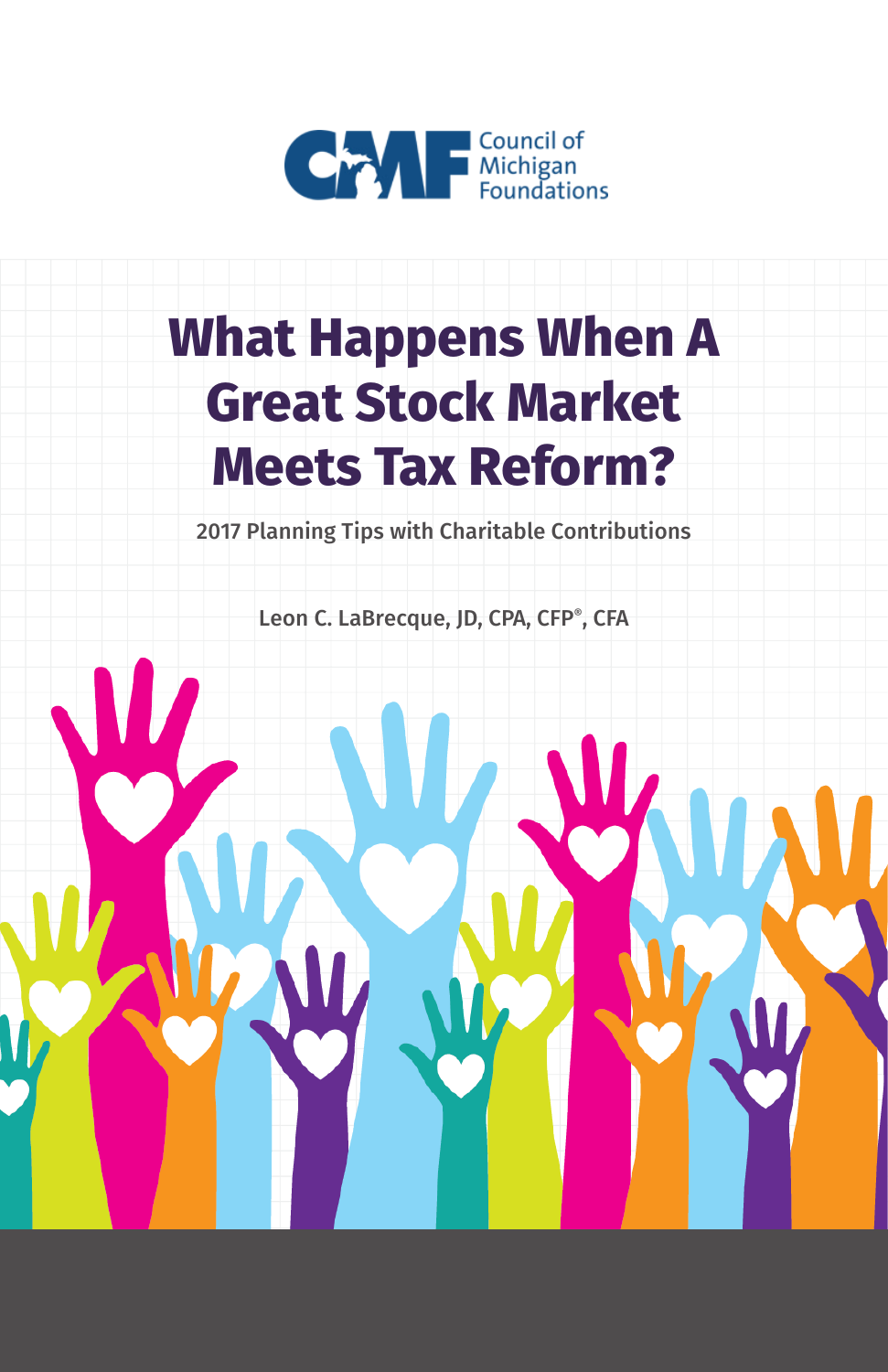2017 has been an extremely unusual year in the markets, and it isn't even over yet. Let's see, hurricanes, market goes up. North Korean hydrogen bombs, market goes up. Chaos in DC, market goes up. It defies reason, and leads me to wonder, 'what next?' Couple that with a pending significant tax law change, and we have an opportunity--to save some tax dollars and do something charitable.

### **Why Tax Change Matters**

The tax changes will have several effects on charitable giving. Some of the main features of individual tax law changes proposed on November 2nd are:

- Lower brackets
- Doubling of the standard deduction
- Elimination of personal exemptions
- Retention of deduction of mortgage interest (but with lower limits) and charitable contributions
- Effective in 2018

Under this scenario we can see that:

- a) we may be in a lower bracket in the future (or may not); and
- b) deductions that may be lost need to be taken now.

**Here's an example:** Suppose you are married with no kids, currently own a house and pay about \$6,000 in mortgage interest. You pay an additional \$6,000 in state income taxes and property taxes and plan to give \$5,000 to charity.

The law says that you can deduct the greater of your itemized deductions or the standard deductions. In this case, you have \$17,000 in deductions. For 2017, the standard deduction for married people is \$12,700. So, if you itemize, you get to deduct an additional \$4,300.

Under the proposed tax law the standard deduction goes up to \$24,000, in my example, you would take the standard deduction and would get no tax benefit for your charitable contributions or your mortgage interest. What does this mean? It means for people who make charitable contributions and deduct them, making a larger contribution in 2017 may save taxes. You could double your contributions, get the write-off this year, and take the standard deduction next year.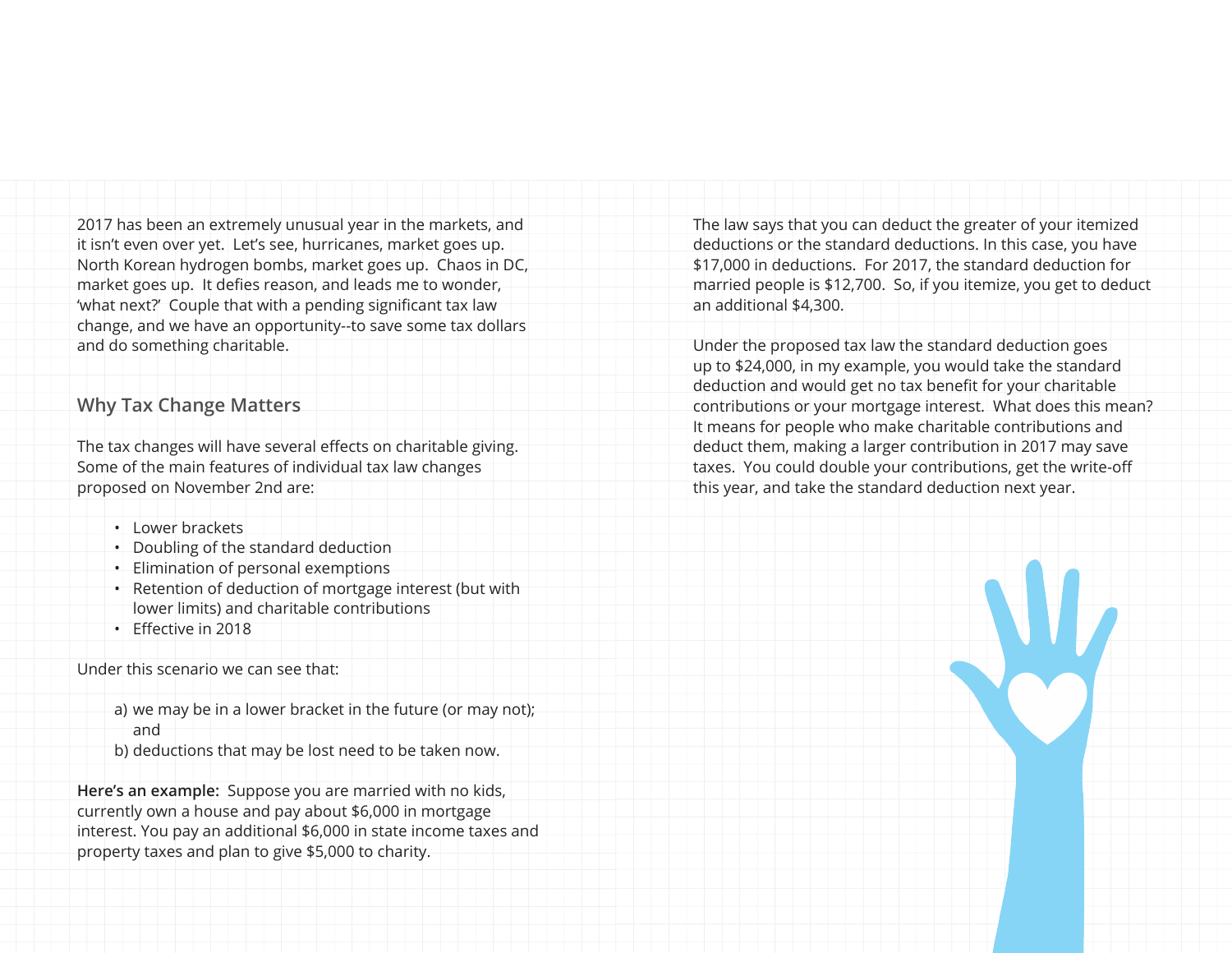## **Market's Up And It Helps**

Here's another aspect of getting the write-off. If you donate appreciated property like stocks or mutual funds, you can, within limits, deduct the fair market value and you don't pay capital gains tax. Look at the example below for a person in the 25% tax bracket, who can itemize and fully take a charitable deduction of \$10,000:

|                                         | Cash     | <b>Stock</b> | <b>Difference</b> |
|-----------------------------------------|----------|--------------|-------------------|
| Donation (value)                        | \$10,000 | \$10,000     |                   |
| <b>Cost Basis</b>                       | \$10,000 | \$5,000      | $-$5,000$         |
| Gain                                    | 0        | \$5,000      | $+ $5,000$        |
| Capital gains tax                       | 0        | \$750        |                   |
| State tax saving (4.25%)<br>for MI res) |          | \$212        |                   |
| Federal tax saving (25%)                | \$2,500  | \$2,500      |                   |
| Total tax savings                       | \$2,500  | \$3,462      | \$962             |

In this case, giving appreciated property saved an additional \$962. It was 38% more efficient than a cash contribution.

Here are some logical questions you might have:

**Q: Does it matter how long I hold the stock?** 

**A:** Yes, you must hold it one year or more to get special treatment.

**Q: This works for stocks with gains, what about the dogs that lost money?**

**A:** The advantage is only for gainers. For losers, you are better off selling them and deducting the loss.

For example, suppose you own stock in Orange and Colonel Electric. You originally invested \$10,000 in each. Orange, which is up about 50%, is worth \$15,000 and CE, which is down 33%, is worth \$6,600. If you sell both, you net the gain against the losses, so you pay capital gains taxes on about \$1,600, or \$240 in federal taxes (if you are in the 15% bracket) and state taxes of \$68 (if you are in a 4.25% state income tax state like Michigan). Netting all this out would total about \$21,292. If you then gave \$15,000 to your favorite charity, you'd have \$6,292 in your pocket, and you'd save 25% (presuming you are in the 25% bracket and have sufficient other itemized deductions). That saves you \$3,750, so you have \$10,042.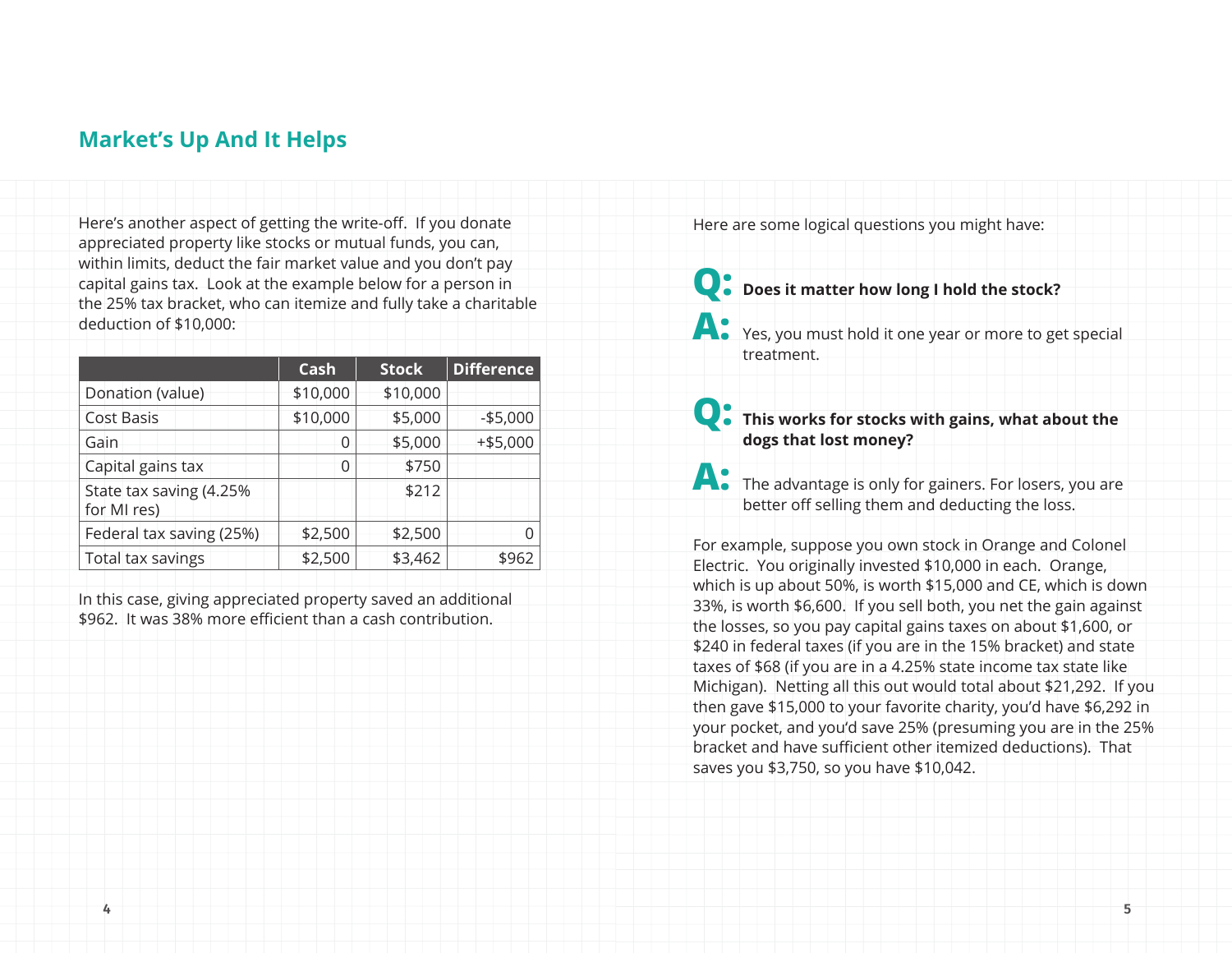**Let's look at Plan B:** You give the Orange stock to your charity, resulting in tax savings of the same \$3,750. You sell the CE stock and deduct \$3,000 of the loss (you can deduct a net of \$3,000 of loses a year, and carryover the reminder, in this case \$400). You save another \$750 in federal taxes and \$128 in state taxes. The end result is that you have \$11,228, \$1,186 more than if you sold the stocks and donated the cash proceeds. Conclusion: Donate winners and harvest/sell the losers.

# **Q: Can I do this in an IRA?**

**A:** No, you don't recognize gains and losses in an IRA on your income tax return. However, there is a very valuable rule for people over age 70½ who have IRAs, called the Qualified Charitable Distribution (QCD). I'll cover that, because an IRA can be even better than appreciated property as the source for a charitable gift.

### **Q: What are the deduction limits on charitable contributions?**

**A:** You can make contributions any size, but in general, you may only deduct up to 50% of your Adjusted Gross Income in any given year. The unused portion is carried forward for up to 5 years. The limits are based on both the type of charity and the type of asset donated. For appreciated stock held more than one year and given to a 'normal' charity, the limits are generally 30% of AGI and carryover of unused amounts for 5 years.

### **Tax-Bracketology and Roth Offsets**

Playing with charitable contributions and your 2017 tax bill before year-end can provide some serious tax benefits. If you itemize, you can move your taxable income down with charitable contributions. If you have a traditional IRA, you can move your income up with Roth IRA conversions. A Roth IRA is a wonderful tool that allows tax-free growth. Roths can be created and funded by contributing, which is logically called a contributory Roth (and is subject to certain earnings limits), or by converting a traditional IRA to a Roth in a conversion by paying the taxes. Qualified Roth withdrawals are not subject to income taxes, nor do they have to be taken starting at age 70½, like conventional IRAs. You can leave a Roth IRA to your spouse as their Roth, or to other heirs, who would then be able to withdraw tax-free over a period no longer than their life expectancy. All in all, Roth IRAs are a fine planning tool. A Roth offset is using a Roth conversion to use up a charitable contribution.

**Here's how a Roth offset might work:** Millie has \$50,000 of Orange stock she wants to donate to her favorite charity. Her basis is \$20,000, so she has a \$30,000 gain. If she takes the full deduction, it will push her into the 15% bracket, plus she hits some of the limits on income. Millie has a traditional IRA that has some rollover funds form her previous employer. She's under 70½, so she's not taking her Required Minimum Distributions (RMD) yet. When she does hit age 70½, those distributions will push her into a higher income tax bracket. Millie can sit down with her CPA and determine the amount of Roth conversion that will keep her in the 25% bracket and thereby save her tax dollars later, since Roth IRAs do not require distributions at age 70½ (or at any point in the owner's life, for that matter). Millie could even leave the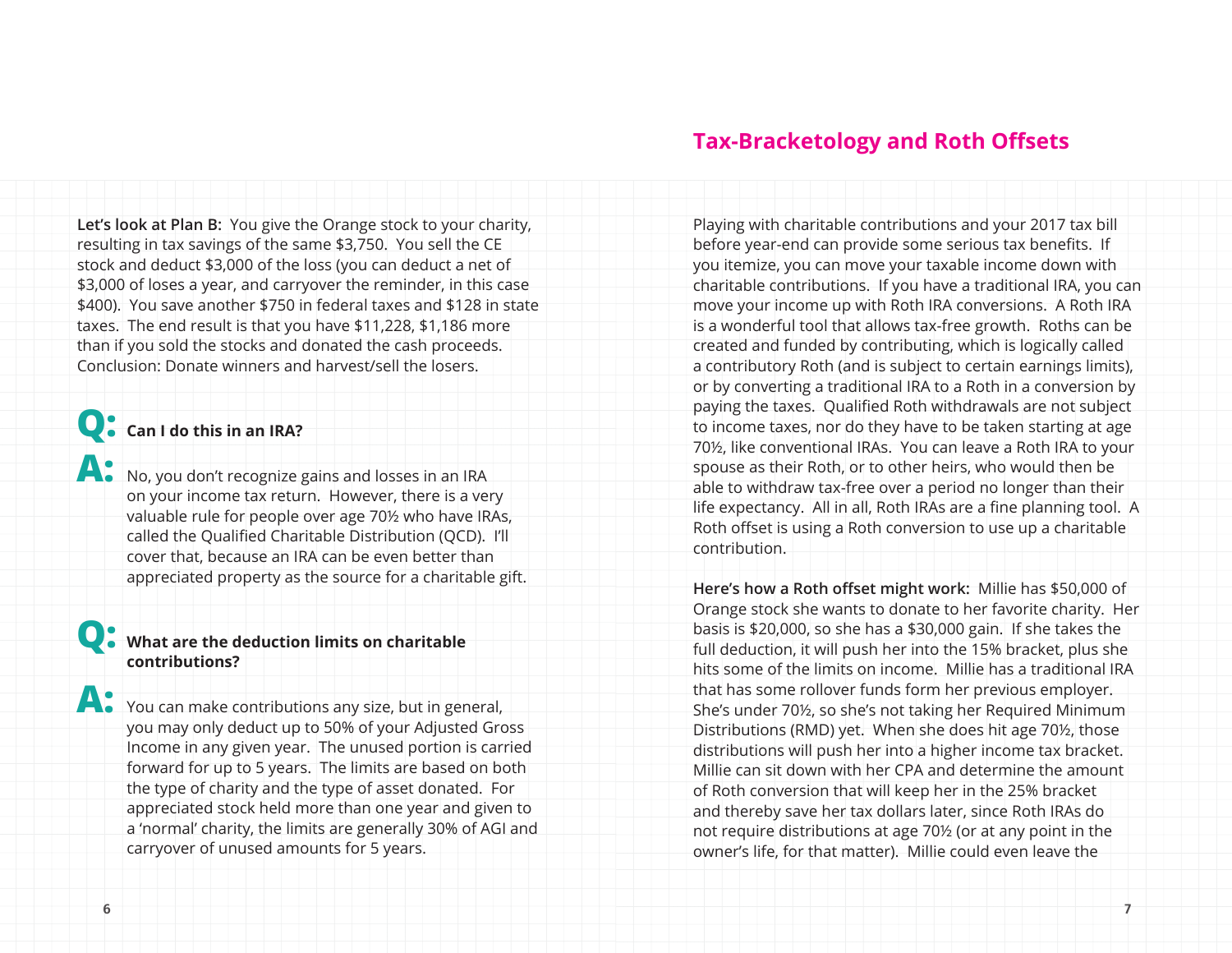Roth conversion to her kids or grandkids. This can provide a substantial savings in taxes over time, since the beneficiaries of conventional IRAs would pay ordinary taxes (as would Millie), but would not pay taxes on a Roth distribution.

## **Q: How do I do a Roth conversion?**

**A:** It pretty simple: you tell the custodian of your IRA you want to convert a certain dollar amount to a Roth. You can even designate which assets you want to go to the Roth (which would usually be the ones with the highest appreciation potential). Recognize this important fact: You want to pay the taxes on the conversion from money outside of the Roth. In this regard, get a pro to help you.

## **Q: Can I donate my Roth to charity?**

**A:** You can, but you don't want to. Roth IRAs are tax-free, and charities are tax-exempt. You could name a charity as a Roth beneficiary, but you are wasting the tax-free status. Give the Roth to a person and give appreciated property to charity.

# **Q: Can you 'undo' a Roth conversion?**

**A:** Yes, and that's cool. You can 'undo' a Roth conversion with a 'recharacterization', which allows you to treat a Roth conversion as if it never took place. You have until the extended due date of your 2017 return, which is October 15, 2018, to take a 'Mulligan' on your conversion, or recast it as if it never happened. A provision in the proposed new tax law eliminates the ability to recharacterize (or take a 'Mulligan' on) a ROTH conversion taking place after 2017. This makes Roth conversions in 2017 even more valuable.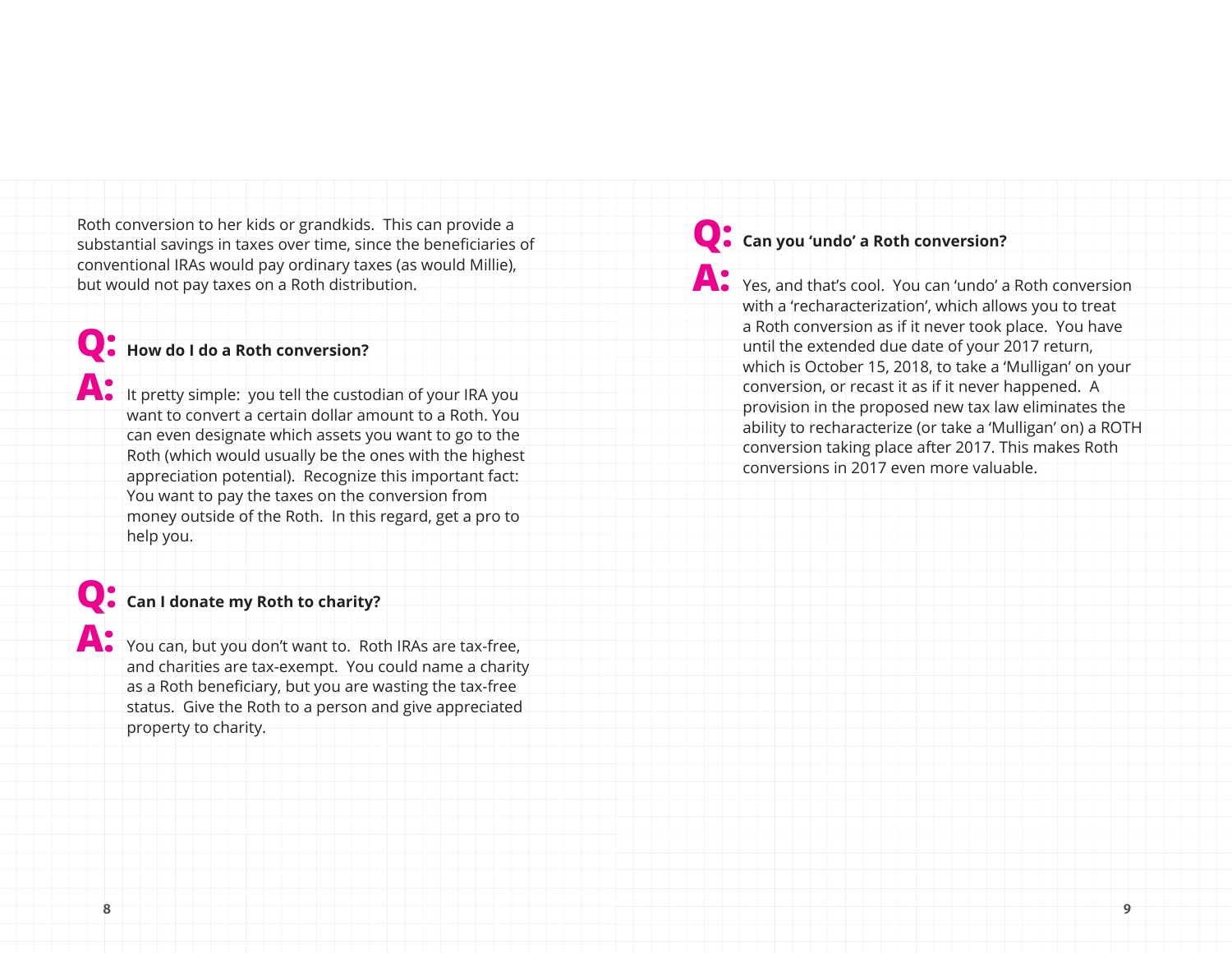## **Mom and Grandma Can Play Tax-Bracketology As Well**

This is a play on an idea from our book '50 Good IRA Ideas'. I did this with my Mom. She had an IRA left over from my Dad. She didn't need the RMD (it wasn't much anyway), and she was in a low tax bracket. We converted her IRA to a Roth, paid the tax, and let it grow tax-free. My sister and I will get the Roth, although Mom may leave it to the grandkids. The proceeds will be tax-free, and can be paid over the life expectancy of the beneficiary. Spin this a bit more and Mom can donate some appreciated stock to her favorite charity and convert some of her IRA to a Roth to offset the deduction. By the way, we did this about 6 years ago, and it's worked out for my sister, me and for my mom. The end result: Mom, no RMD, and Sis and I, tax-free Roth, eventually (which is hopefully a long way off).

### **Q: How do I convert my Mother's IRA to a Roth and how much should I convert?**

**A:** You contact the custodian of the current IRA and inform them you want to make a conversion. You can transfer assets directly to the Roth. Generally, you want to convert enough to keep your parent(s) in their current tax bracket, but go to the upper level of the bracket (our tax-bracketology) argument. This would be after any potential deductible charitable contribution.

### **Q: Can I 'undo' the conversion?**

**A:** Yes. Roth conversions can be recharacterized up to the due date of the tax returns, including extensions. That means that if you do a 'Mom' Roth conversion in 2017, you can un-convert it any time until October 15, 2018. A provision in the proposed new tax law eliminates the ability to recharacterize (or take a 'Mulligan' on) a ROTH conversion taking place after 2017, making Roth conversions in 2017 even more valuable.

### **Q: What are the advantages to Mom of the Roth conversion?**

**A:** Mom avoids future Required Minimum Distributions on any portion of her regular IRA that she converts. Roth IRAs do not require distribution at age 70½, or any age, for that matter. Roth earnings are tax-free. And Roth IRAs can be passed to beneficiaries' tax free.

### **Q: Who can be the beneficiary and what are the rules?**

**A:** You can name anyone as a beneficiary. Normally a parent names kids or grand-kids. When someone other than a spouse receives a Roth IRA, they must take Required Minimum Distributions over their life expectancy. Those distributions will remain tax-free. So if Theresa is 65 and has \$50,000 in an IRA that she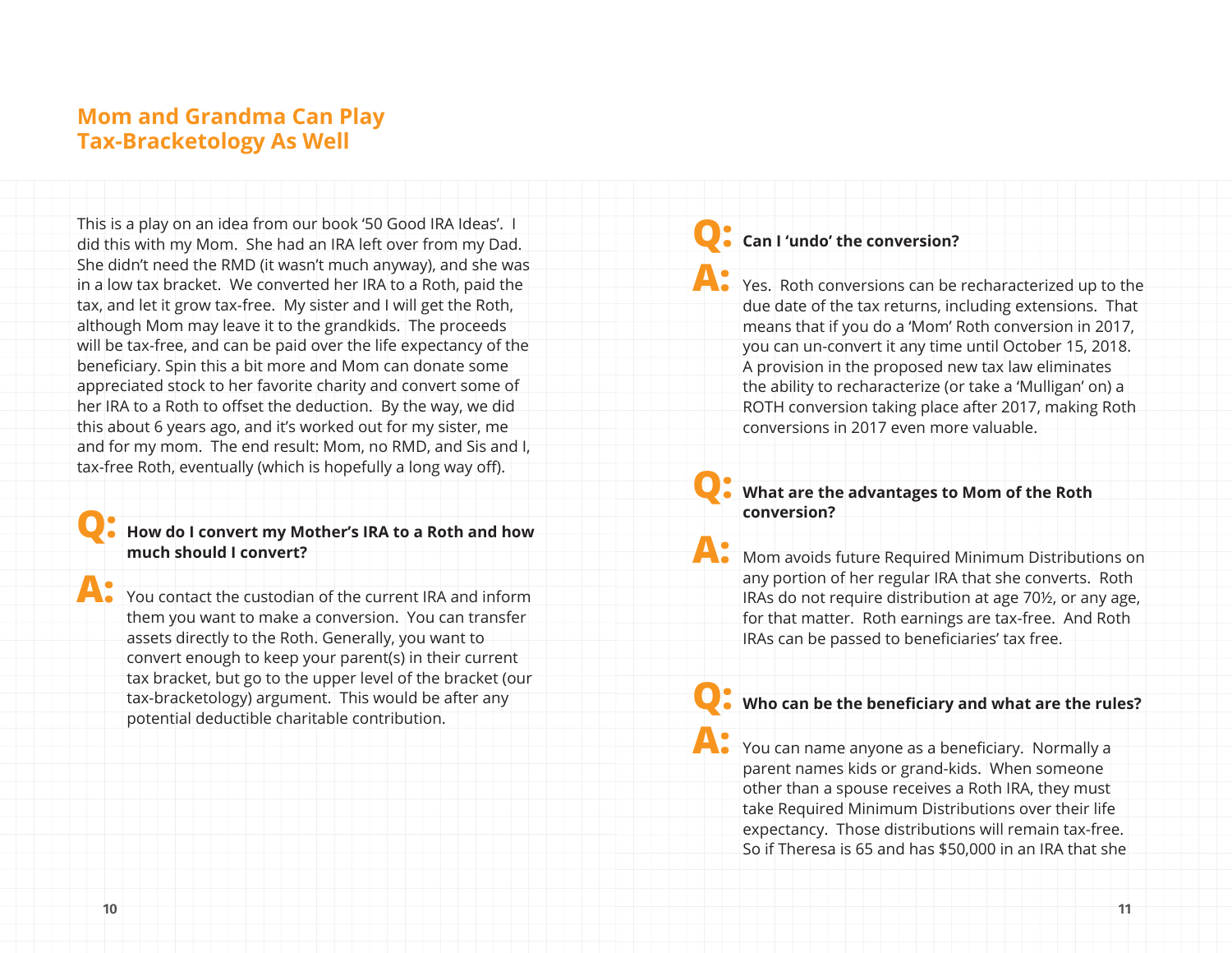can convert and stay in her tax bracket (because of a charitable donation), she can convert that \$50,000 into a Roth. She has a son who is 42, and twin granddaughters who are 12. Suppose she lives to age 85, and makes 7%. Her Roth will be worth, at that point, \$193,484. If she leaves it to her son who is now age 62, he can withdraw from the Roth tax-free over 23.5 years (IRS table I). If he continues to make 7%, and also lives to 85, he'd get cumulative tax-free distributions of \$390,000, and leave his daughters about \$168,000, totaling about \$558,000. On the other hand, if Theresa leaves the Roth to the girls, who would be 32 at her death, they withdraw over 51.4 years. They would take, assuming they make 7% and live to 85, about **\$1.7 Million** in tax-free distributions and leave about \$577,000 to their heirs. We like to call this a Dynasty Roth. And what did this cost Theresa? If she made an offsetting charitable contribution during the tax year she also did the Roth conversion, maybe nothing out of pocket except the contribution.

# **Q: Can I leave the Roth to charity?**

**A:** You can, but you don't want to. Roth's are tax-free and charities are tax-free. Leave your regular IRA to a charity and the Roth to a person.

### **Business-Owner Tax-Bracketology**

Business owners may have a big opportunity if they own a passthrough entity. For Subchapter S and LLC organizations (taxed as a Sub –S or partnership), the 'pass-though' income is at 25% for 2018. For 2017, this is taxed at the owner's normal rate. If a business owner is in the higher brackets (for Married, to be above 25%, you need to have taxable income above \$153,100, or \$91,900 for single), you may want to consider charitable gifts if you are so inclined. For example, a business owner making \$500,000 in taxable income will be in the highest bracket. They can save about 40% on all charitable contributions in 2017, versus '18. In addition, if appreciated stock is donated, there is the saving on capital gain taxes (23.8% for 2017 2018, plus 4.25% of state taxes (for a Michigan resident)). So a business owner making over \$470,700 in taxable income who gives \$50,000 to charity in 2017, saves about \$20,000 in taxes by contributing in 2017, versus possibly \$12,500 in 2018.

#### **Q: So can all pass-through income be taxed at the lower rate?**

A: No, or everyone who had high income would do it. There are certain limitations on the types of income eligible for the pass-through. However, if someone owned a manufacturing business in a pass-through entity, they could shift some of the income from the highest individual bracket to pass-through at a lower rate.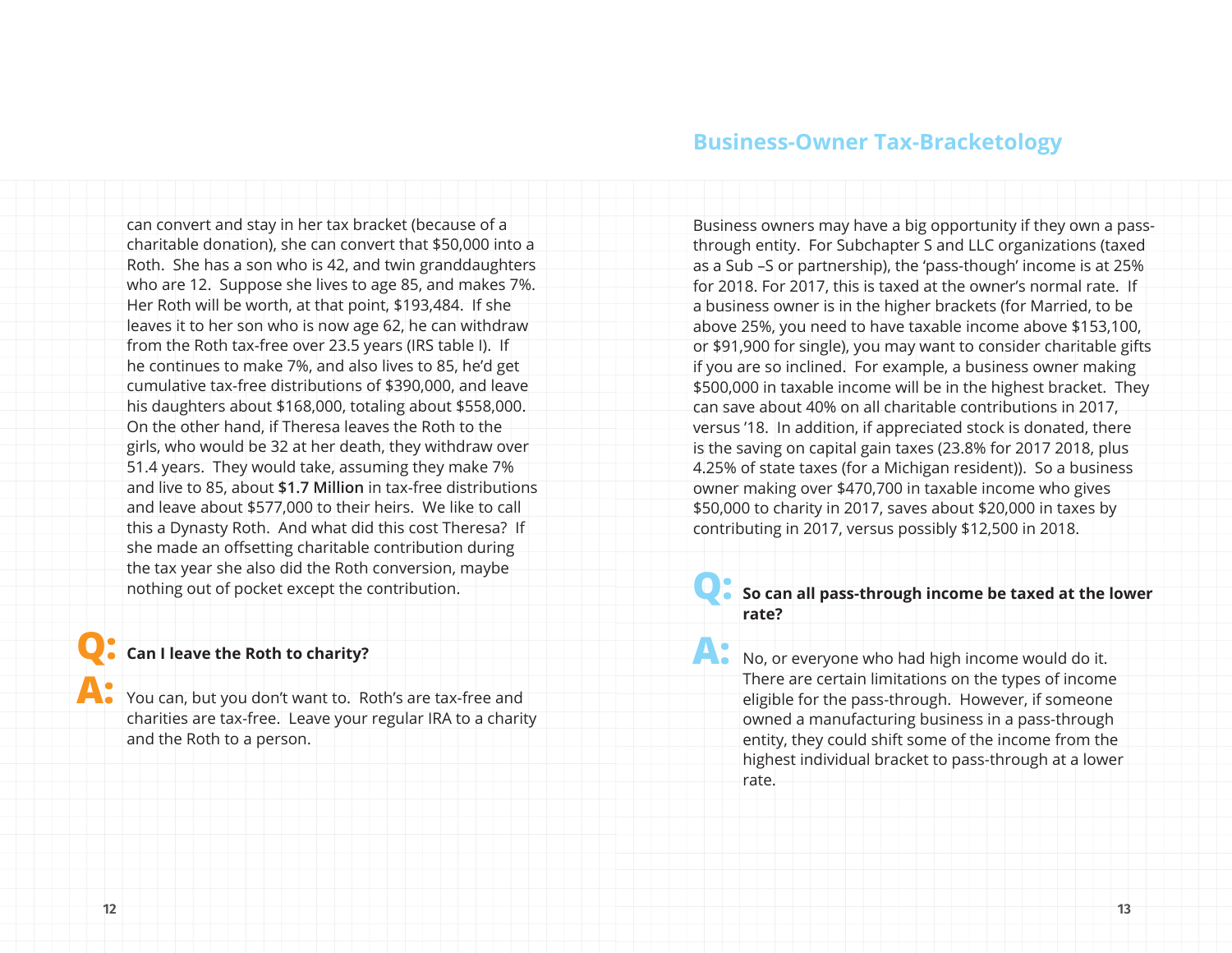### **King and Kong: Charitable Trusts**

Some huge dollars can be donated though the use of charitable trusts. This may work especially well in 2017. In general, you can divide the ownership of an asset into two pieces: that which you own during your lifetime (called a life estate) and what's left after you die (called a remainder interest). You can give either to a charity: you can keep the income from an asset and give what's left when you die to the charity, (a reminder trust), or you can give the income to the charity and leave the remainder to some other entity, like heirs, (called a lead trust). In either event, you get the deduction for the value of the donation. The value is determined based on what the life or reminder interest is worth at a certain rate. In a lead trust, you get the value of what the income stream is worth at a certain rate.

**Example of a Charitable Remainder Trust.** Suppose I am a business owner who is 62 (gosh, what a coincidence!). I want to donate \$1,000,000 of appreciated property to my favorite charity, or to a Community Foundation to distribute to my favorite charity. On the other hand, I want some income for my lifetime, so I want 5% of my million (or whatever it becomes) to come to me for my lifetime. That starts at \$50,000 a year. [Note: this type of charitable trust is called a Charitable Remainder Unitrust, and its main feature is that it pays a percentage of the value of the trust every year.] If I made the gift on 10/31/17, the IRS discount rate is 2.6%, so the deductible gift is \$408,360. I will get \$50,000 next year and 5% of the \$1,000,000 (minus the \$50,000 withdrawal) for my life and my charity gets the balance at my death. If I am in the top bracket for 2017, this saves me prospectively over \$161,700 of income taxes (if I meet the rules). If the law changes to allow me a pass-through income, I may have permanently saved 14.6% of the contribution. In addition, I took the whole contribution out

of my estate, which saves my heirs about 40% if I have a taxable estate. I win, charity wins, US Treasury loses.

**A Charitable Lead Trust** is similar, except you give the income to the charity and gift the remainder to heirs. Using the case above, I'd gift \$1,000,000 to a Charitable Lead Trust which would give 5% of the Trust to my charity every year, and then give the remainder to my kids or grandkids. Using the above numbers, if I gave my charity \$50,000 a year of the \$1,000,000 for 20 years, and at that time had it distributed to my grandchildren, I'd get a deduction of \$786,870 today. I use up \$213,130 to make a gift (20 years from now) to the grandkids. I'd get \$1,000,000 out of my estate (offset by the gift tax I used up on the remainder). Over 20 years, the charity would get \$1,000,000. If the trust made anything over 5%, say 6%, the grandkids would get about \$1,360,000 in 20 years. I'd get a \$786,870 tax deduction (if I meet the rules), and the family would save estate taxes.

**A word about interest rates and charitable trusts.** If we think a great market and tax reform are a perfect storm, low interest rates add another dimension. The rate used to calculate the charitable interest is very low (2.6% as of 10/31/17). The lower the rate, the higher the deduction. Think of it like a mortgage: If I take out a 20 year mortgage at 2.6% with an annual payment of \$50,000, it comes out to a 'mortgage' of about \$772,000, which is my deductible portion of the gift under the charitable lead trust. If the rate rises by 1% to 3.6%, my deduction does down by about \$70,000. Likewise, on the charitable remainders, a gift of \$1,000,000 20 years from now is worth about \$598,000 at 2.6% and \$493,000 at 3.6%. \$105,000 reduction in the charitable deductions by a one percent movement in interest rates. Rates go up, deductions go down.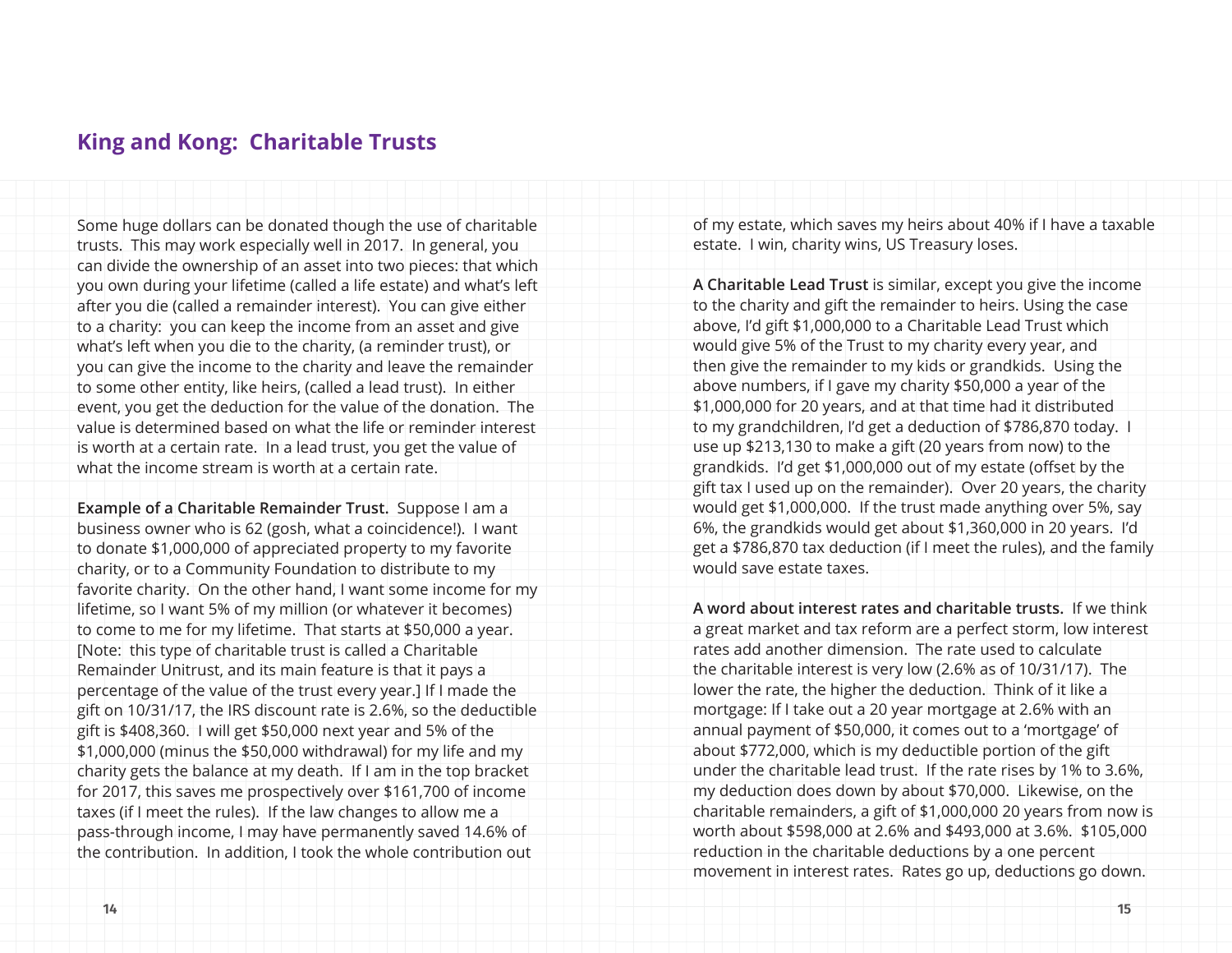## **Qualified Charitable Distributions (QCDs)**

### **Q: So if I set up a charitable trust, do I lose control of the money?**

**A:** You can only get either the income stream or the residual. You can also control the investments. You usually can't change the provisions of the trust itself, unless something happens to the charity.

**Q: If I get income from a charitable trust, do I pay taxes on that?**

**A:** Yes, income from a charitable trust is taxable.

## **Q: How hard is it to set up?**

**A:** Charitable trusts require a competent estate planning attorney and do take some time to set up. In our office, we generally can turn them around in a few weeks.

This is a good one, which has been on-again and off-again by the year-end whims of Congress (but was made permanent a few years ago). If you are over age 70½ and taking Required Minimum Distributions (RMDs) from your IRA, you can give some or all of your RMD directly to a qualified charity (up to \$100,000 per person). This is great from a tax standpoint because you don't include any portion of the QCD in your income. This may keep your Social Security benefits less taxable (because the taxability of your Social Security benefit is based on your Modified Adjusted Gross Income (MAGI) and the QCD is not included in MAGI'). It may also lower other income characteristics, like the phase-out of personal exemptions and itemized deductions. Medicare premiums may also be lowered if AGI stays below certain thresholds. It reduces gross income for federal and almost every state income tax. Charitable contributions made from an RMD must be payable directly to the charity(ies)<sup>ii</sup>: You may not donate to a Donor Advised Fund or charitable trust with a QCD. You will want to make a QCD before year-end.

**Q: Do I have to be 70½ or older to do this, or can I use my IRA if I am younger?** 

**A:** You have to be age 70<sup>1</sup>/<sub>2</sub> or older.

**Q: Can I do this with an inherited IRA?**

**A:** No, only your own IRA, or an IRA you inherit from your spouse as a spousal rollover (which is technically yours) can do a QCD.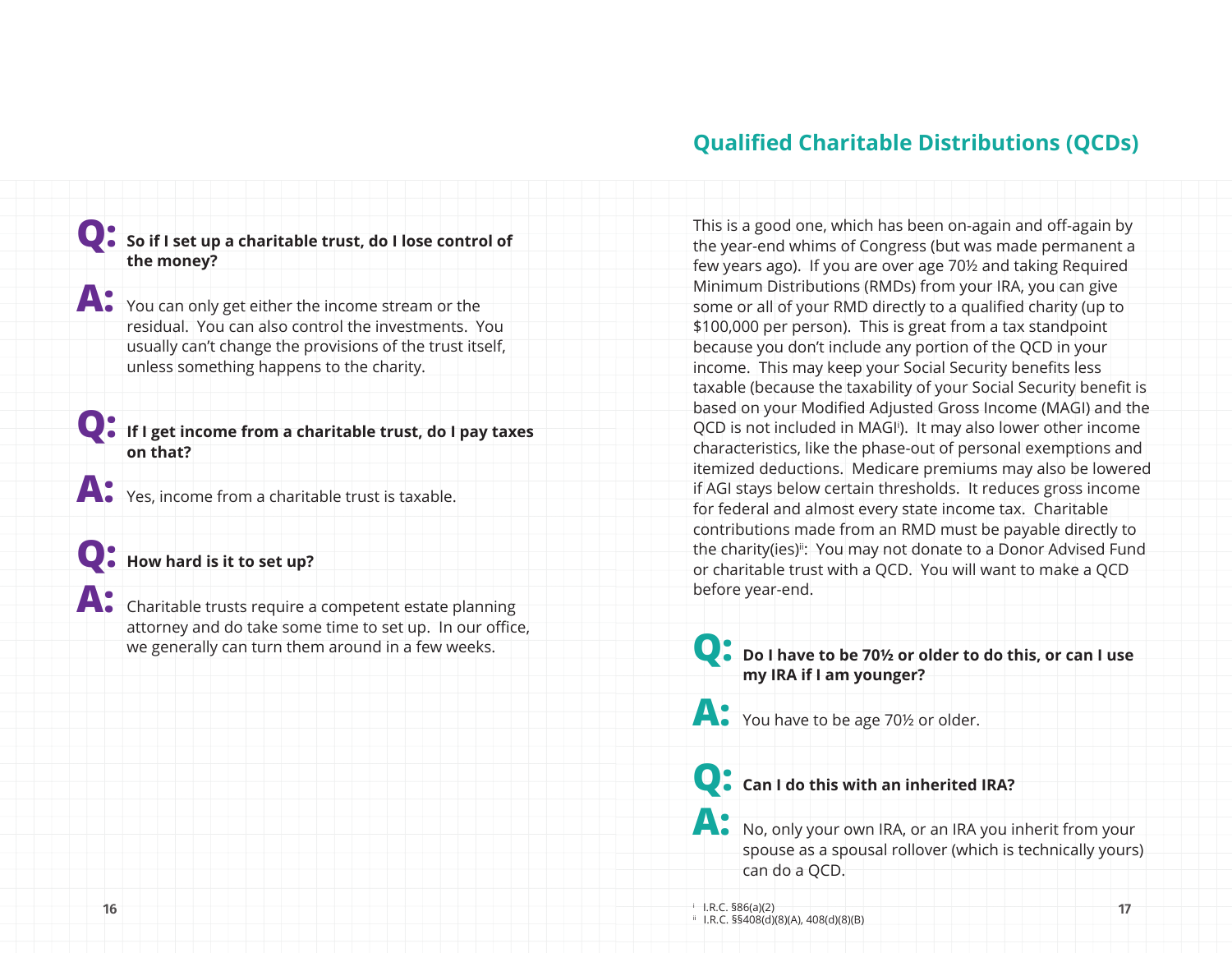## **Can't Decide Who Or When?**

The problem we're facing in this short timeline is that sometimes we can't decide before year–end which charities we may want to benefit. We even may want to reserve monies for future gifts. There are two good solutions: the Donor Advised Fund (DAF) and the Community Foundation. Donor Advised Funds let you make a deductible contribution now and designate the charity(ies) later. You can even earn an investment return on the money while it is not donated. Community Foundations can perform a similar function and move money for you and manage according to your wishes. We've used this for specific scholarship ideas and to make property donations to schools. Community Foundations can act like a private foundation without the hassle, restrictions and cost.

# **Q: How easy is it to set up a Donor Advised Fund?**

**A:** Super easy. We typically use one of the big discount broker houses, like Fidelity, Schwab, TD Ameritrade or Vanguard. You set up an account and fund it. If you already have an account at the custodian, super simple and at most a few days.

# **Q: Can I invest the money?**

**A:** Yes, depending on how much you donate. The Fidelity Charitable Fund has a minimum opening donation of \$5,000 and has administrative fees and certain investment fees for a specific Fidelity mutual fund pool the account is invested in. If the account has more than \$250,000, you can manage the account outside of the pools.

### **Q: Can I name a successor if I die before the money is distributed?**

**A:** Yes and you should. For example, you could name one or more of your children or grandchildren to be the successors to suggest donations after you are gone. This is a great way to create a legacy and to get your family involved in charitable activities.

# **Q: Can I donate appreciated securities or mutual funds?**

A: Absolutely, and it's part of the whole idea of this paper. You can also give privately held stock, real estate, Bitcoin and partnership interests. Some of these get complex in their valuations. Oh yeah, and you can use cash.